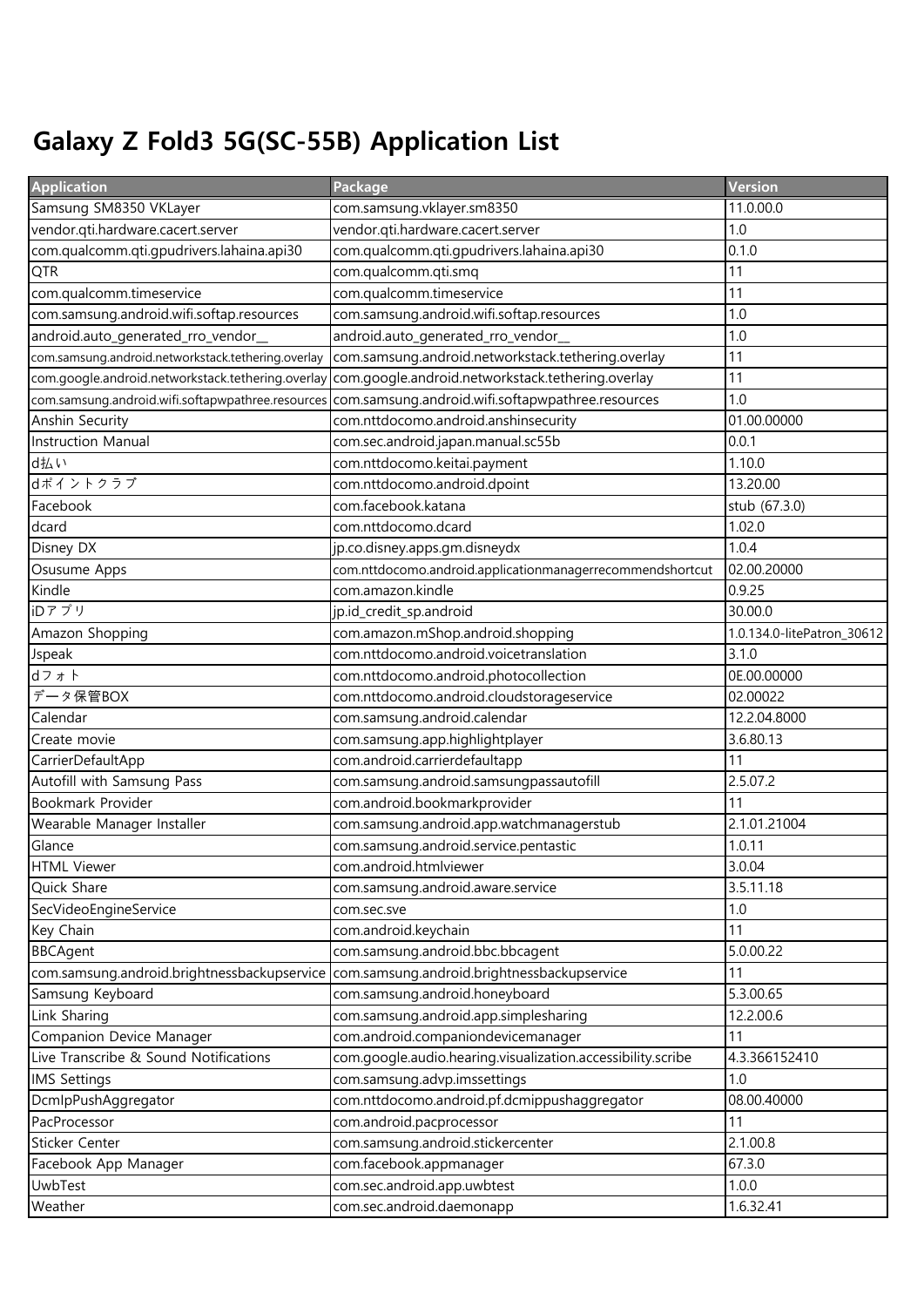| BluetoothTest                          | com.sec.android.app.bluetoothtest              | 11           |
|----------------------------------------|------------------------------------------------|--------------|
| Certificate Installer                  | com.android.certinstaller                      | 11           |
| Motion photo Viewer                    | com.samsung.android.motionphoto.viewer         | 1.0.46       |
| +Message                               | com.nttdocomo.android.msg                      | 54.41.0000   |
| Private Share                          | com.samsung.android.privateshare               | 1.1.00.31    |
| Reminder                               | com.samsung.android.app.reminder               | 12.2.02.7000 |
| $d \times = \pm -$                     | com.nttdocomo.android.dmenu2                   | 5.8.2        |
| Samsung Notes Add-ons                  | com.samsung.android.app.notes.addons           | 2.1.00.6     |
| com.samsung.android.wifi.resources     | com.samsung.android.wifi.resources             | 1.0          |
| Osaifu-Keitai Setting Application      | com.felicanetworks.mfs                         | 5.3.0        |
| <b>NFC</b>                             | com.android.nfc                                | 11           |
| MDMApp                                 | com.samsung.android.mdm                        | 1.0          |
| Print Spooler                          | com.android.printspooler                       | 11           |
| <b>FACM</b>                            | com.samsung.android.aircommandmanager          | 1.2.78       |
| ChromeCustomizations                   | com.sec.android.app.chromecustomizations       | 3.0.28       |
| ShortcutBNR                            | com.samsung.android.shortcutbackupservice      | 11           |
| Video call effects                     | com.samsung.android.vtcamerasettings           | 1.2.04.16    |
| com.android.wallpaperbackup            | com.android.wallpaperbackup                    | 11           |
| <b>SIM Toolkit</b>                     | com.android.stk                                | 11           |
| slocation                              | com.samsung.android.location                   | 1.5.82.100   |
| Bluetooth MIDI Service                 | com.android.bluetoothmidiservice               | R-initial    |
| docomo cloud settings                  | com.nttdocomo.android.cloudset                 | 0M.00.00003  |
| EmergencyProvider                      | com.sec.android.provider.emergencymode         | 1.1.00.6     |
| com.sec.bcservice                      | com.sec.bcservice                              | 2.0          |
| Samsung text-to-speech engine          | com.samsung.SMT                                | 3.1.02.41    |
| Clipboard edge                         | com.samsung.android.app.clipboardedge          | 3.2.04       |
| Android Shared Library                 | com.google.android.ext.shared                  |              |
| <b>DRParser Mode</b>                   | com.sec.android.app.parser                     | 12.0.00.4    |
| com.android.providers.partnerbookmarks | com.android.providers.partnerbookmarks         | 11           |
| Network Service                        | com.nttdocomo.android.networkservice           | 02.00.00002  |
| Print Service Recommendation Service   | com.google.android.printservice.recommendation | 1.3.0        |
| Smart Switch Agent                     | com.sec.android.easyMover.Agent                | 1.7.00.40    |
| InitOnce                               | com.samsung.japan.initonce                     | 1.0          |
| com.nttdocomo.android.anmane2          | com.nttdocomo.android.anmane2                  | 00.00.00004  |
| com.samsung.ucs.agent.ese              | com.samsung.ucs.agent.ese                      | 11           |
| Launcher                               | com.sec.android.emergencylauncher              | 1.1.00.36    |
| Samsung capture                        | com.samsung.android.app.smartcapture           | 4.7.17       |
| Knox Enrollment Service                | com.sec.enterprise.knox.cloudmdm.smdms         | 2.1.55       |
| Osaifu-Keitai WebPlugin Setup          | com.felicanetworks.mfw.a.boot                  | 3.1.1        |
| AR Zone                                | com.samsung.android.arzone                     | 1.5.00.39    |
| Osaifu-Keitai app                      | com.felicanetworks.mfm.main                    | 9.0.1        |
| com.nttdocomo.android.felicaremotelock | com.nttdocomo.android.felicaremotelock         | 2.0          |
| Tools                                  | com.sec.android.app.quicktool                  | 8.3.13       |
| Keyboard Content Center                | com.samsung.android.icecone                    | 1.4.00.51    |
| Samsung Free                           | com.samsung.android.app.spage                  | 5.3.02.8     |
| SimMobilityKit                         | com.samsung.ims.smk                            | 1.3.20       |
| Samsung ApexService                    | com.sec.android.app.apex                       | 3.3.18       |
| Mobile FeliCa Client                   | com.felicanetworks.mfc                         | 6.2.0        |
| <b>Bixby Vision</b>                    | com.samsung.android.visionintelligence         | 3.7.35.14    |
| SetupWizardLegalProvider               | com.sec.android.app.setupwizardlegalprovider   | 2.0.14.0     |
| Video Trimmer                          | com.samsung.app.newtrim                        | 3.0.25.1     |
| FeliCaLockTest                         | com.sec.nfc.felicalocktest                     | 1.0          |
| MDE Service Framework                  | com.samsung.android.mdx.kit                    | 1.2.18.16    |
|                                        |                                                |              |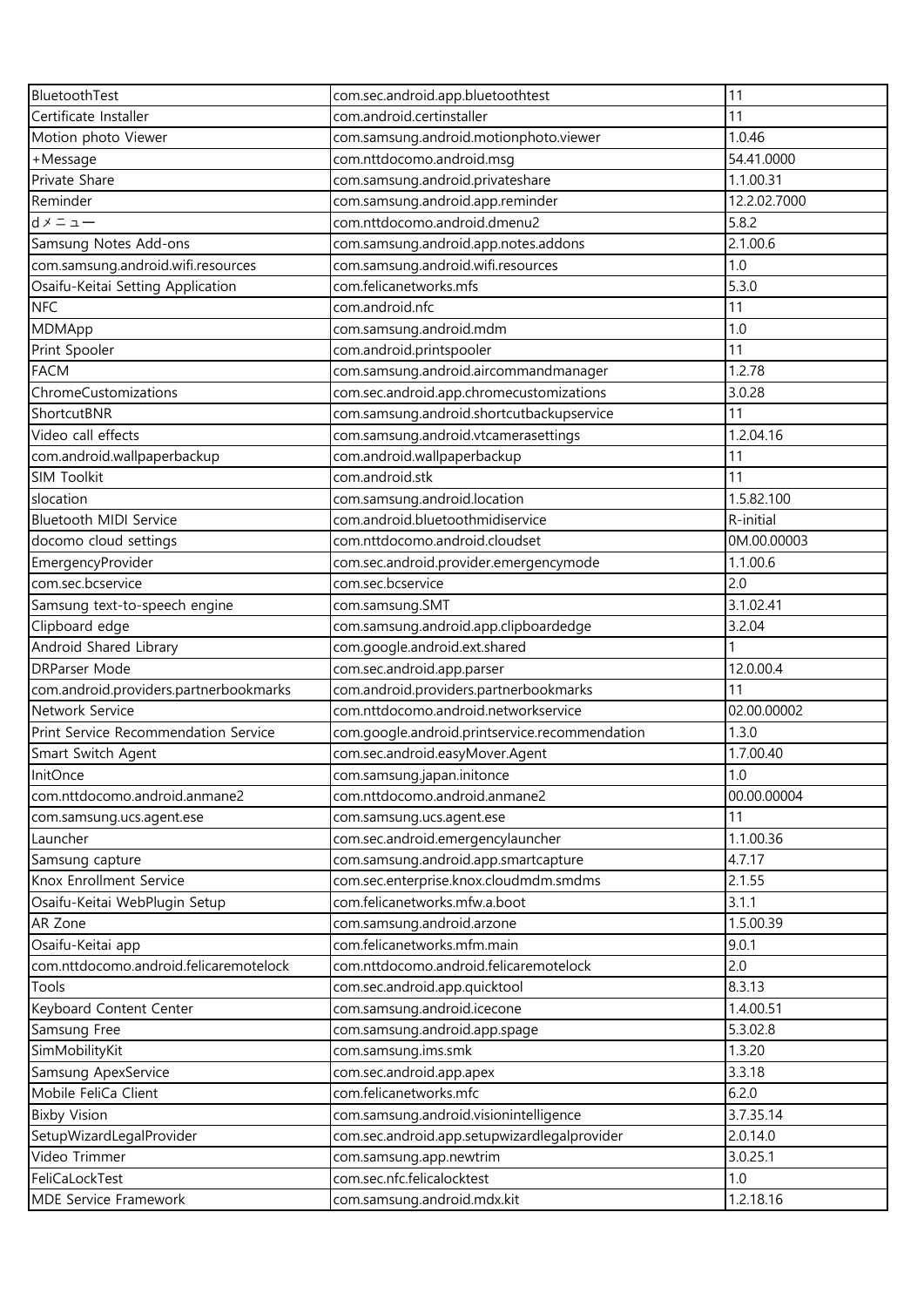| Wi-Fi Calling                         | com.sec.unifiedwfc                               | 6.5.04.89           |
|---------------------------------------|--------------------------------------------------|---------------------|
| Sound picker                          | com.samsung.android.app.soundpicker              | 10.0.11.16          |
| Samsung Notes                         | com.samsung.android.app.notes                    | 4.3.00.60           |
| <b>Basic Daydreams</b>                | com.android.dreams.basic                         | 11                  |
| CaptivePortalLogin                    | com.google.android.captiveportallogin            | aml_cap_302000201   |
| com.google.android.captiveportallogin | com.google.android.captiveportallogin            |                     |
| com.google.android.captiveportallogin | com.google.android.captiveportallogin            |                     |
| com.google.android.captiveportallogin | com.google.android.captiveportallogin            |                     |
| com.google.android.captiveportallogin | com.google.android.captiveportallogin            |                     |
| com.google.android.captiveportallogin | com.google.android.captiveportallogin            |                     |
| com.google.android.captiveportallogin | com.google.android.captiveportallogin            |                     |
| com.google.android.captiveportallogin | com.google.android.captiveportallogin            |                     |
| Auto Hotspot                          | com.sec.mhs.smarttethering                       | 1.0.98.0            |
| Android R Easter Egg                  | com.android.egg                                  | 1.0                 |
| Video Editor                          | com.sec.android.app.vepreload                    | 3.6.80.13           |
| System Tracing                        | com.android.traceur                              | 1.0                 |
| Common phrase                         | jp.co.omronsoft.mushroom.commonphrase            | 1.0                 |
| Favourite Contacts                    | com.sec.android.widgetapp.easymodecontactswidget | 12.5.14             |
| <b>USBSettings</b>                    | com.sec.usbsettings                              | 1.0                 |
| Bluetooth                             | com.android.bluetooth                            | 11                  |
| Service provider location             | com.sec.location.nfwlocationprivacy              | 1.0.10              |
| HandwritingService                    | com.samsung.android.sdk.handwriting              | 2.4.02.1            |
| Wi-Fi Tips                            | com.samsung.android.net.wifi.wifiguider          | 1.5.00.84           |
| com.samsung.android.container         | com.samsung.android.container                    | 11                  |
| マイマガジン                                | com.nttdocomo.android.mymagazine                 | 08.00.10014         |
| Dictionary                            | com.diotek.sec.lookup.dictionary                 | 3.002.015           |
| Schedule & Memo                       | com.nttdocomo.android.schedulememo               | 0V.00.00000         |
| <b>Dsms</b>                           | com.samsung.android.dsms                         | 2.0.08              |
| Automation Test                       | com.sec.android.app.DataCreate                   | 1.1                 |
| SecurityLogAgent                      | com.samsung.android.securitylogagent             | 10.1.00.1           |
| Perso                                 | com.sec.android.app.personalization              | 11                  |
| dmarket                               | com.nttdocomo.android.store                      | 21.00.00822         |
| <b>Nearby Service</b>                 | com.samsung.android.allshare.service.mediashare  | 3.3.11.18           |
| <b>SCPM Client</b>                    | com.samsung.android.sm.policy                    | 3.2.16              |
| Photo Screensavers                    | com.android.dreams.phototable                    | 11                  |
| SilentLogging                         | com.sec.modem.settings                           | 1.0.1               |
| EasyOneHand                           | com.sec.android.easyonehand                      | 5.0                 |
| Select background music               | com.sec.android.app.ve.vebgm                     | 2.0.80.0            |
| Dual Messenger                        | com.samsung.android.da.daagent                   | 3.1.00.0            |
| Filter Provider                       | com.samsung.android.provider.filterprovider      | 5.1.16              |
| EmergencyManagerService               | com.sec.android.emergencymode.service            | 1.1.00.54           |
| FactoryCamera                         | com.sec.factory.camera                           | 3.4.89              |
| Clock                                 | com.sec.android.app.clockpackage                 | 12.0.10.45          |
|                                       |                                                  |                     |
| Enterprise Sim Pin Service            | com.sec.enterprise.mdm.services.simpin           | 11                  |
| FeliCa Test                           | com.sec.android.app.felicatest                   | 2.0.0               |
| SecureElementApplication              | com.android.se                                   | 11                  |
| com.sec.phone                         | com.sec.phone                                    | 1.0                 |
| Wi-Fi Direct                          | com.samsung.android.allshare.service.fileshare   | 3.4.11.18           |
| AppLinker                             | com.sec.android.app.applinker                    | 2.1.17              |
| com.google.ar.core                    | com.google.ar.core                               | 0                   |
| Mobile Device Information Provider    | com.amazon.appmanager                            | 1.0.200309.0_140810 |
| com.sec.enterprise.knox.attestation   | com.sec.enterprise.knox.attestation              | 1.0.3               |
| UwbApplication                        | com.samsung.android.uwb                          | 11                  |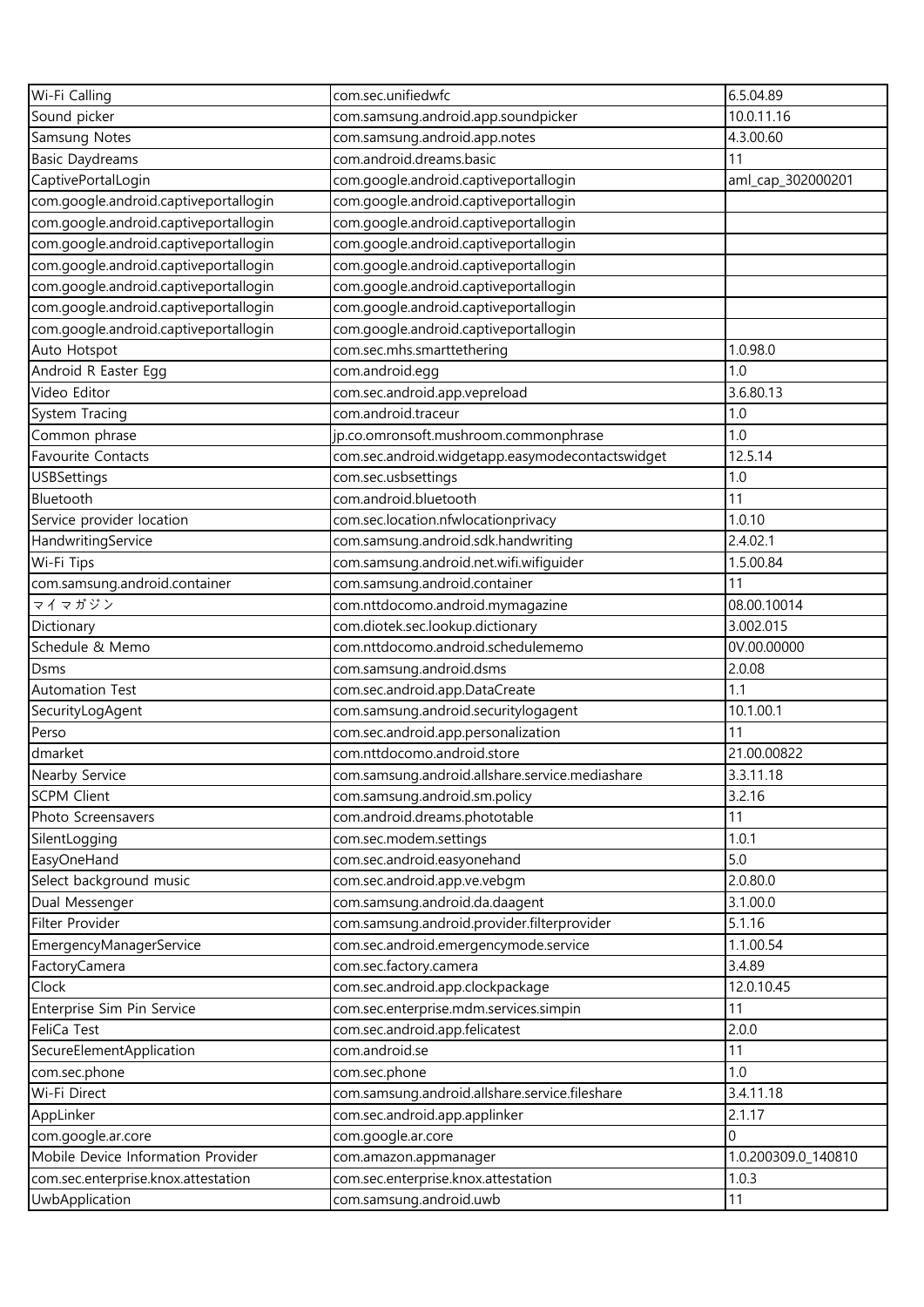| Dictionary                                 | com.diotek.diodict4.EDictionary            | 4.09.009        |
|--------------------------------------------|--------------------------------------------|-----------------|
| android.autoinstalls.config.samsung        | android.autoinstalls.config.samsung        | 0000            |
| Live Message                               | com.samsung.android.service.livedrawing    | 3.3.26          |
| AR Doodle                                  | com.samsung.android.ardrawing              | 3.1.01.21       |
| <b>Smart View</b>                          | com.samsung.android.smartmirroring         | 8.2.14.13       |
| Sim App Dialog                             | com.android.simappdialog                   | 11              |
| Safety Information                         | com.samsung.safetyinformation              | 3.0.34.0        |
| Samsung Kids Installer                     | com.samsung.android.kidsinstaller          | 10.3.05.2       |
| DOCOMO Initialization                      | com.nttdocomo.android.initialization       | 9Q.20.00000     |
| System Helper Service                      | com.qualcomm.qti.services.systemhelper     | 1.0             |
| Cameralyzer                                | com.sec.factory.cameralyzer                | 3.4.21.6300     |
| AASAservice                                | com.samsung.aasaservice                    | 15              |
| TetheringAutomation                        | com.sec.automation                         | 2.0.1           |
| Call & text on other devices               | com.samsung.android.mdecservice            | 3.3.00.24       |
| WlanTest                                   | com.sec.android.app.wlantest               | 1.1.0           |
| Android System                             | android                                    | 11              |
| Smart Tutor                                | com.rsupport.rs.activity.rsupport.aas2     | 1.5 (build 293) |
| AlwaysOnDisplay                            | com.samsung.android.app.aodservice         | 6.3.72          |
| AR Emoji                                   | com.samsung.android.aremoji                | 5.5.00.23       |
| AR Emoji Editor                            | com.samsung.android.aremojieditor          | 4.4.03.13       |
| Accessibility                              | com.samsung.accessibility                  | 12.5.00.4       |
| Air command                                | com.samsung.android.service.aircommand     | 5.8.01.19       |
| Magnify                                    | com.samsung.android.app.readingglass       | 1.3.29          |
| Apps                                       | com.samsung.android.app.appsedge           | 7.2.36.0        |
| Authentication Framework                   | com.samsung.android.authfw                 | 2.6.03.2        |
| AutoDoodle                                 | com.sec.android.autodoodle.service         | 2.9.21.26       |
| AR Emoji Stickers                          | com.sec.android.mimage.avatarstickers      | 2.9.27.2        |
| com.android.backupconfirm                  | com.android.backupconfirm                  | 11              |
| BadgeProvider                              | com.sec.android.provider.badge             | 2.1.00.9        |
| SmartThings                                | com.samsung.android.beaconmanager          | 10.2.00.6       |
| com.samsung.android.biometrics.app.setting | com.samsung.android.biometrics.app.setting | 1.0.0           |
| <b>BixbyVision Framework</b>               | com.samsung.android.bixbyvision.framework  | 3.7.52.6        |
| <b>Blocked Numbers Storage</b>             | com.android.providers.blockednumber        | 11              |
| Eye comfort shield                         | com.samsung.android.bluelightfilter        | 4.0.0           |
| Default Print Service                      | com.android.bips                           | 11              |
| CIDManager                                 | com.samsung.android.cidmanager             | 11              |
| <b>CMFA Framework</b>                      | com.samsung.android.cmfa.framework         | 1.0.00.21       |
| CMHProvider                                | com.samsung.cmh                            | 6.5.20          |
| <b>CSC</b>                                 | com.samsung.sec.android.application.csc    | 1.0.1.0         |
| CallBGProvider                             | com.samsung.android.callbgprovider         | 12.1.00.32      |
| CallContentProvider                        | com.samsung.android.incall.contentprovider | 12.0.00.6       |
| Call Log Backup/Restore                    | com.android.calllogbackup                  | 11              |
| ClipboardSaveService                       | com.samsung.clipboardsaveservice           | 2.0             |
| Edge panels                                | com.samsung.android.app.cocktailbarservice | 7.2.33.0        |
| Work profile                               | com.samsung.android.knox.containeragent    | 2.7.05001015    |
| ControlPanel                               | com.samsung.controlpanel                   | 12.5.00.34      |
| あんしんフィルター for docomo                       | jp.co.nttdocomo.anshinmode                 | 0.0.7           |
| APN switching control                      | com.nttdocomo.android.apnsw                | 11.00.00000     |
| docomo Application Manager                 | com.nttdocomo.android.applicationmanager   | 0L.00.20J02     |
| docomo phonebook                           | com.android.contacts                       | 9T.20.00100     |
| スケジュール/メモ・トルカ同期                            | com.nttdocomo.android.databackup           | 37.330.6000     |
| docomo Data Copy                           | com.nttdocomo.android.sdcardbackup         | 98.20.00000     |
| Osusume hint                               | com.nttdocomo.android.devicehelp           | 01.00.00000     |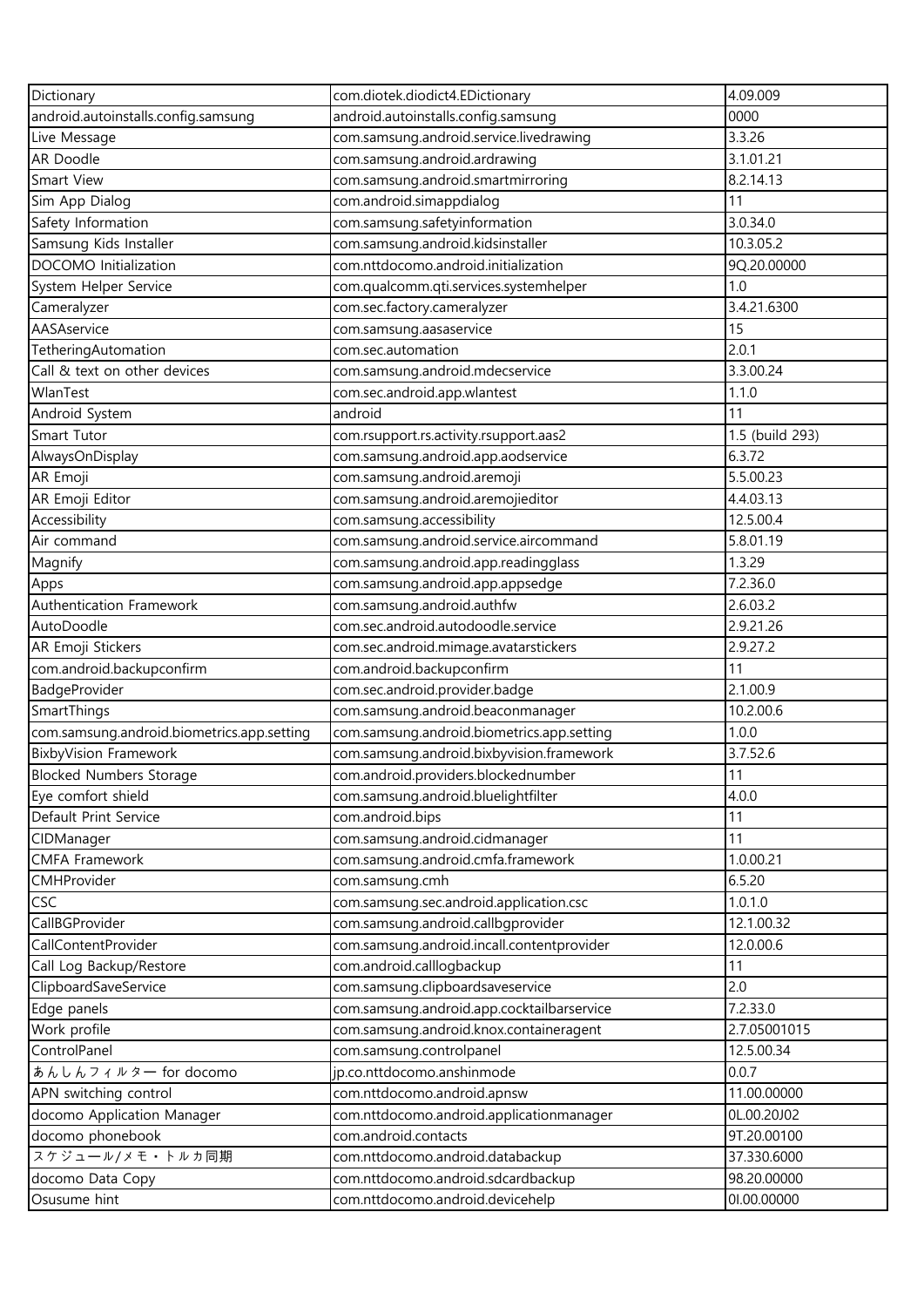| Facebook App Installer               | com.facebook.system                    | 67.3.0            |
|--------------------------------------|----------------------------------------|-------------------|
| Facebook Services                    | com.facebook.services                  | 67.3.0            |
| d ACCOUNT setting                    | com.nttdocomo.android.idmanager        | 0V.00.00001       |
| docomo location information          | jp.co.nttdocomo.lcsapp                 | 9P.00.00000       |
| docomo mail                          | jp.co.nttdocomo.carriermail            | 6.2               |
| my daiz                              | com.nttdocomo.android.mascot           | 17.00.03002       |
| Omakase Lock                         | com.nttdocomo.android.remotelock       | 16.00.0A003_1apk  |
| Disaster kit                         | jp.co.nttdocomo.saigaiban              | 22.00.1           |
| docomo service                       | com.nttdocomo.android.docomoset        | 0P.00.00001       |
| SuguApp                              | com.nttdocomo.android.phonemotion      | 9E.20.10000       |
| DcmWapPushHelper                     | com.nttdocomo.android.pf.dcmwappush    | 08.00.30000       |
| Remote Initialization Service        | com.nttdocomo.android.wipe             | 16.00.0A002_1apk  |
| DeX for PC                           | com.sec.android.app.dexonpc            | 2.0.01.2          |
| Samsung DeX                          | com.sec.android.desktopmode.uiservice  | 4.0.03.10         |
| DeviceKeystring                      | com.sec.android.app.factorykeystring   | 11                |
| <b>DQA</b>                           | com.samsung.android.dqagent            | 2.0.19            |
| <b>DeviceTest</b>                    | com.sec.factory                        | 11                |
| DiagMonAgent                         | com.sec.android.diagmonagent           | 7.1.32            |
| Digital Wellbeing                    | com.samsung.android.forest             | 2.5.01.11         |
| com.google.android.documentsui       | com.google.android.documentsui         |                   |
| com.google.android.documentsui       | com.google.android.documentsui         |                   |
| com.google.android.documentsui       | com.google.android.documentsui         |                   |
| com.google.android.documentsui       | com.google.android.documentsui         |                   |
| com.google.android.documentsui       | com.google.android.documentsui         |                   |
| Files                                | com.google.android.documentsui         | aml_doc_302000000 |
| com.google.android.documentsui       | com.google.android.documentsui         |                   |
| com.google.android.documentsui       | com.google.android.documentsui         |                   |
| Downloads                            | com.android.providers.downloads.ui     | 11                |
| Wallpapers                           | com.samsung.android.app.dressroom      | 1.5.38            |
| Live focus                           | com.samsung.android.app.dofviewer      | 6.0.80            |
| Wallpaper services                   | com.samsung.android.dynamiclock        | 3.3.02.31         |
| Dynamic System Updates               | com.android.dynsystem                  | 11                |
| TestWandFota                         | com.samsung.android.app.earphonetypec  | 1.2.18            |
| Nearby device scanning               | com.samsung.android.easysetup          | 11.1.02.1         |
| com.samsung.android.knox.attestation | com.samsung.android.knox.attestation   | 1.2.00.26         |
| com.sec.epdg                         | com.sec.epdg                           | 11                |
| SamsungEuiccService                  | com.samsung.euicc                      | 30.1.1            |
| <b>External Storage</b>              | com.android.externalstorage            | 11                |
| FaceService                          | com.samsung.faceservice                | 4.5.03            |
| Finder                               | com.samsung.android.app.galaxyfinder   | 9.7.72.0          |
| Find My Mobile                       | com.samsung.android.fmm                | 7.2.14.18         |
| Software update                      | com.wssyncmldm                         | 3.7.23            |
| <b>Fused Location</b>                | com.android.location.fused             | 11                |
| Galaxy Store                         | com.sec.android.app.samsungapps        | 4.5.26.5          |
| Samsung SM8350 GameDriver            | com.samsung.gamedriver.sm8350          | 11.0.00.0         |
| Game Launcher                        | com.samsung.android.game.gamehome      | 5.0.04.2          |
| Game Optimizing Service              | com.samsung.android.game.gos           | 3.4.04.8          |
| Game Booster                         | com.samsung.android.game.gametools     | 3.0.02.2          |
| Package installer                    | com.google.android.packageinstaller    | 11-7276604        |
| GPUWatch                             | com.samsung.gpuwatchapp                | 2.0.40            |
| Tags                                 | com.samsung.android.service.tagservice | 1.6.19.0          |
| HdmApp                               | com.samsung.android.hdmapp             | 1.0.00.10         |
|                                      |                                        | 1.0.01.07         |
| Health Platform                      | com.samsung.android.service.health     |                   |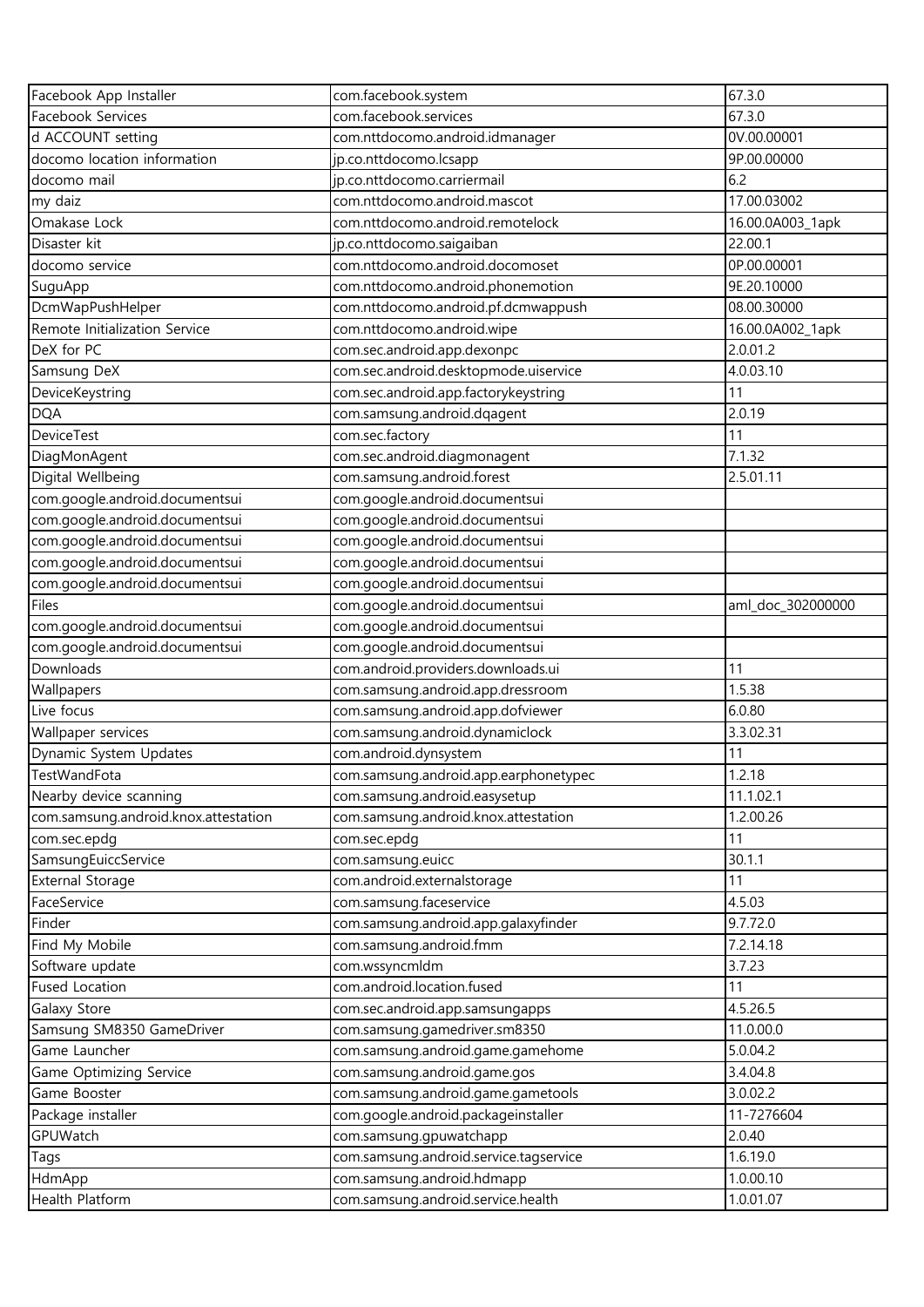| Adapt Sound                                      | com.sec.hearingadjust                                                                             | 11.0.45           |
|--------------------------------------------------|---------------------------------------------------------------------------------------------------|-------------------|
| HwModuleTest                                     | com.sec.android.app.hwmoduletest                                                                  | 11                |
| Radio                                            | com.sec.android.app.fm                                                                            | 12.0.00.44        |
| IPService                                        | com.samsung.ipservice                                                                             | 4.5.12            |
| ImsLogger                                        | com.sec.imslogger                                                                                 | 1.20200801        |
| Input Devices                                    | com.android.inputdevices                                                                          | 11                |
| SmartFPSAdjuster                                 | com.sec.android.smartfpsadjuster                                                                  | 11                |
| Samsung Visit In                                 | com.samsung.android.ipsgeofence                                                                   | 4.1.02.122        |
| <b>KLMS Agent</b>                                | com.samsung.klmsagent                                                                             | 3.4.21115         |
| Work profile                                     | com.samsung.android.knox.containercore                                                            | 1.0               |
| Samsung DeX Home                                 | com.sec.android.app.desktoplauncher                                                               | 3.0.06.14         |
| Device Services                                  | com.samsung.android.kgclient                                                                      | 3.0.56            |
| Knox Key Chain                                   | com.samsung.knox.keychain                                                                         | 11                |
| KnoxPushManager                                  | com.samsung.android.knox.pushmanager                                                              | 1.1.00.39         |
| Link to Windows Service                          | com.samsung.android.mdx                                                                           | 2.2.01.10         |
| <b>DECO PIC</b>                                  | com.samsung.android.livestickers                                                                  | 2.5.00.20         |
| Live Wallpaper Picker                            | com.android.wallpaper.livepicker                                                                  | 11                |
| com.android.localtransport                       | com.android.localtransport                                                                        | 11                |
| Locale Overlay Manager                           | com.samsung.android.localeoverlaymanager                                                          | 11                |
| <b>MCFDeviceContinuity</b>                       | com.samsung.android.mcfds                                                                         | 1.0.01.30         |
| Work Setup                                       | com.android.managedprovisioning                                                                   | 11                |
| mlp                                              | com.samsung.mlp                                                                                   | 5.2.02            |
| com.android.providers.media                      | com.android.providers.media                                                                       | 11                |
| MmsService                                       | com.android.mms.service                                                                           | 11                |
| MobileWips                                       | com.samsung.android.server.wifi.mobilewips                                                        | 1.1.26.0          |
| Service mode RIL                                 | com.sec.android.RilServiceModeApp                                                                 | 11                |
| MTP application                                  | com.samsung.android.MtpApplication                                                                | 1.0               |
| MTP Host                                         | com.android.mtp                                                                                   | 11                |
| Separate app sound                               | com.samsung.android.setting.multisound                                                            | 3.0.00.16         |
| NSDSWebApp                                       | com.sec.vsim.ericssonnsds.webapp                                                                  | 2.0.06.0          |
| Samsung Location SDK                             | com.sec.location.nsflp2                                                                           | 5.4.08            |
| NetworkDiagnostic                                | com.samsung.android.networkdiagnostic                                                             | 2.5.06.2          |
|                                                  | com.google.android.networkstack.permissionconfig com.google.android.networkstack.permissionconfig |                   |
| com.google.android.networkstack.permissionconfig | com.google.android.networkstack.permissionconfig                                                  |                   |
| com.google.android.networkstack.permissionconfig | com.google.android.networkstack.permissionconfig                                                  |                   |
| com.google.android.networkstack.permissionconfig | com.google.android.networkstack.permissionconfig                                                  |                   |
| com.google.android.networkstack.permissionconfig | com.google.android.networkstack.permissionconfig                                                  |                   |
| com.google.android.networkstack.permissionconfig | com.google.android.networkstack.permissionconfig                                                  | r_aml_301500700   |
| com.google.android.networkstack.permissionconfig | com.google.android.networkstack.permissionconfiq                                                  |                   |
| com.google.android.networkstack.permissionconfig | com.google.android.networkstack.permissionconfiq                                                  |                   |
| com.google.android.networkstack                  | com.google.android.networkstack                                                                   |                   |
| com.google.android.networkstack                  | com.google.android.networkstack                                                                   |                   |
| com.google.android.networkstack                  | com.google.android.networkstack                                                                   |                   |
| com.google.android.networkstack                  | com.google.android.networkstack                                                                   |                   |
| com.google.android.networkstack                  | com.google.android.networkstack                                                                   |                   |
| Network manager                                  | com.google.android.networkstack                                                                   | aml_net_302000201 |
| com.google.android.networkstack                  | com.google.android.networkstack                                                                   |                   |
| com.google.android.networkstack                  | com.google.android.networkstack                                                                   |                   |
| com.google.android.networkstack                  | com.google.android.networkstack                                                                   |                   |
| Configuration update                             | com.samsung.android.app.omcagent                                                                  | 5.3.64            |
| com.android.ons                                  | com.android.ons                                                                                   | 11                |
| SamsungOdaService                                | com.samsung.oda.service                                                                           | 1.6               |
| Configuration message                            | com.wsomacp                                                                                       | 7.4.09            |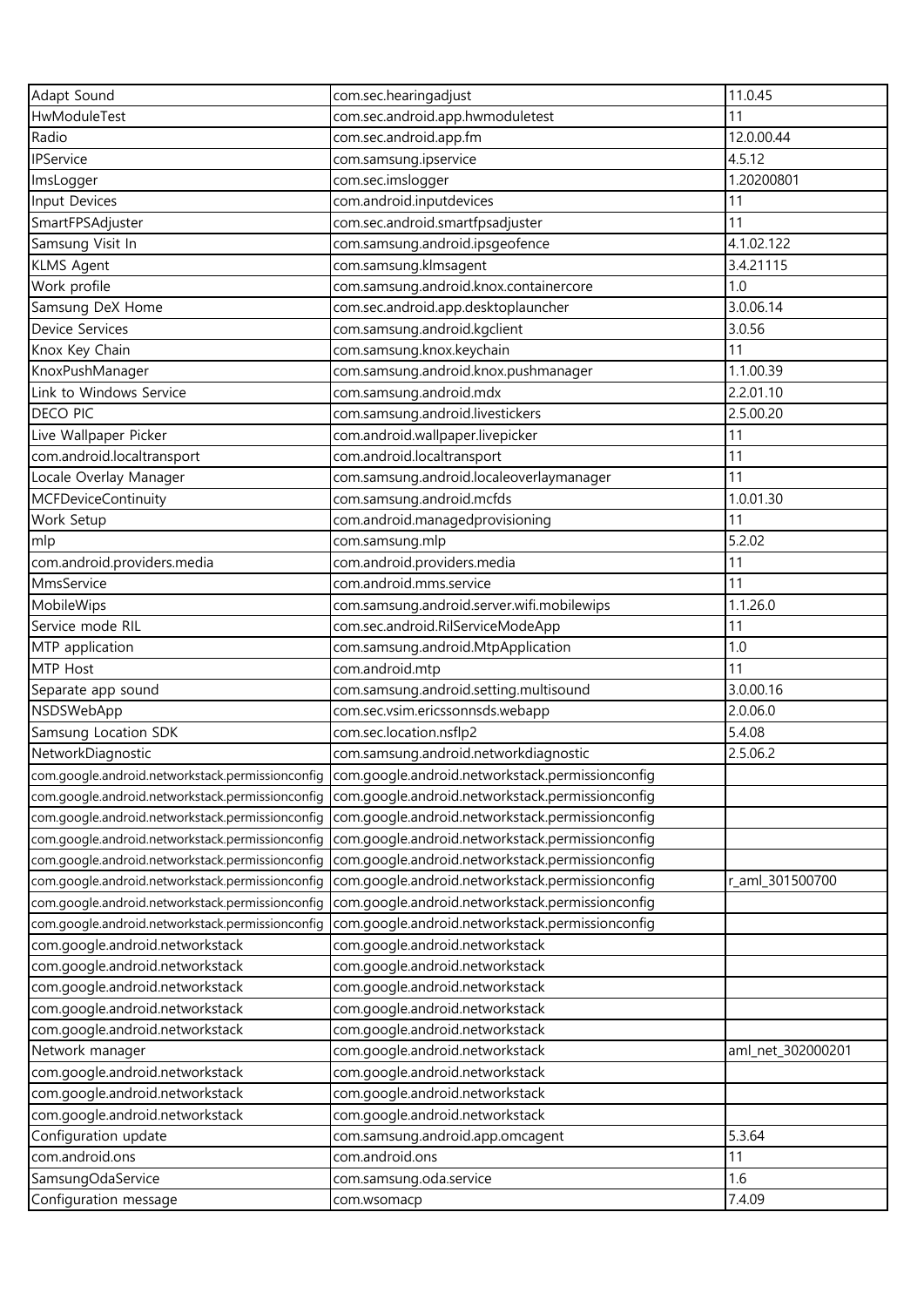| OneDrive                              | com.microsoft.skydrive                   | 6.20        |
|---------------------------------------|------------------------------------------|-------------|
| Samsung PaymentFramework              | com.samsung.android.spayfw               | 2.9.07      |
| People edge                           | com.samsung.android.service.peoplestripe | 12.7.00.0   |
| RilNotifier                           | com.sec.app.RilErrorNotifier             | 1.0.0       |
| Photo Editor                          | com.sec.android.mimage.photoretouching   | 2.9.23.41   |
| Application installer                 | com.sec.android.preloadinstaller         | 11          |
| ProxyHandler                          | com.android.proxyhandler                 | 11          |
| Media and devices                     | com.samsung.android.mdx.quickboard       | 2.0.14.632  |
| <b>Bixby Routines</b>                 | com.samsung.android.app.routines         | 3.1.20.17   |
| <b>Customization Service</b>          | com.samsung.android.rubin.app            | 2.9.02.2    |
| SCameraService                        | com.samsung.android.camerasdkservice     | 1.1         |
| SCameraXService                       | com.samsung.android.cameraxservice       | 1.1         |
| Configuration update                  | com.samsung.android.sdm.config           | 3.0.12      |
| SKMSAgentService                      | com.skms.android.agent                   | 1.0.40-54   |
| Software update                       | com.sec.android.soagent                  | 6.0.12      |
| Samsung Push Service                  | com.sec.spp.push                         | 3.3.06      |
| <b>SVC Agent</b>                      | com.samsung.android.svcagent             | 6.0.00.3    |
| Samsung account                       | com.osp.app.signin                       | 12.5.00.10  |
| Samsung Checkout                      | com.sec.android.app.billing              | 5.0.44.0    |
| Calendar Storage                      | com.android.providers.calendar           | 12.1.00.5   |
| Camera                                | com.sec.android.app.camera               | 11.1.01.74  |
| Samsung Cloud                         | com.samsung.android.scloud               | 4.8.00.13   |
| Contacts                              | com.samsung.android.app.contacts         | 12.7.05.10  |
|                                       |                                          | 12.7.35     |
| Contacts Storage                      | com.samsung.android.providers.contacts   |             |
| Samsung Core Services                 | com.samsung.android.scs                  | 1.2.00.22   |
| Samsung Device Health Manager Service | com.sec.android.sdhms                    | 11          |
| Phone                                 | com.samsung.android.dialer               | 12.7.05.10  |
| Group Sharing                         | com.samsung.android.mobileservice        | 12.2.01.12  |
| Gallery                               | com.sec.android.gallery3d                | 12.1.07.9   |
| Call                                  | com.samsung.android.incallui             | 12.1.05.68  |
| Magnifier                             | com.sec.android.app.magnifier            | 11.0.79     |
| Samsung Multi Connectivity            | com.samsung.android.mcfserver            | 1.0.03.30   |
| Samsung Pass                          | com.samsung.android.samsungpass          | 2.6.05.7    |
| SamsungPositioning                    | com.samsung.android.samsungpositioning   | 3.1.01.8    |
| SamsungSmartSuggestions               | com.samsung.android.smartsuggestions     | 11          |
| Video Player                          | com.samsung.android.video                | 7.3.10.75   |
| Separated Apps                        | com.samsung.android.appseparation        | 1.0.02.6    |
| Configuration update                  | com.samsung.android.providers.carrier    | 1.0.33      |
| Download Manager                      | com.android.providers.downloads          | 11          |
| Sec Media Storage                     | com.samsung.android.providers.media      | 11          |
| My Files                              | com.sec.android.app.myfiles              | 12.2.00.251 |
| Settings                              | com.android.settings                     | 11          |
| Settings Suggestions                  | com.android.settings.intelligence        | 11          |
| Secure Folder                         | com.samsung.knox.securefolder            | 1.6.02.14   |
| Samsung SetupWizard                   | com.sec.android.app.SecSetupWizard       | 3.2.30.1    |
| SecSoundPicker                        | com.samsung.android.secsoundpicker       | 1.0.01.41   |
| Dialer Storage                        | com.android.providers.telephony          | 11          |
| Send SOS messages                     | com.sec.android.app.safetyassurance      | 12.1.00.77  |
| SettingsBixby                         | com.samsung.android.app.settings.bixby   | 3.1.13      |
| Settings Storage                      | com.android.providers.settings           | 11          |
| Settings                              | com.samsung.android.SettingsReceiver     | 11          |
| Quick Share                           | com.samsung.android.app.sharelive        | 12.3.01.6   |
| com.android.sharedstoragebackup       | com.android.sharedstoragebackup          | 11          |